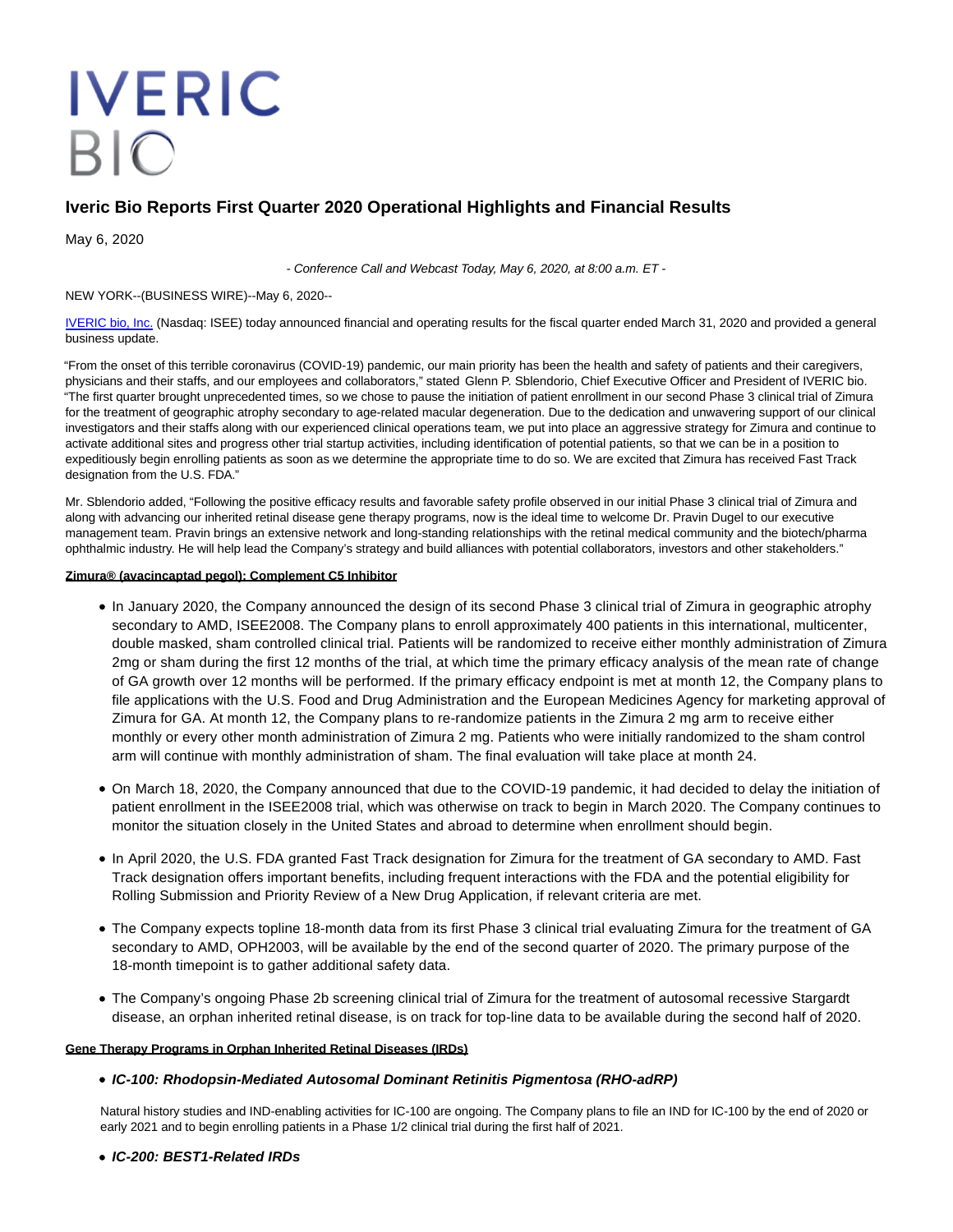Natural history studies and IND-enabling activities for IC-200 are ongoing. The Company plans to initiate a Phase 1/2 clinical trial for IC-200 during the first half of 2021.

# **miniCEP290: Leber Congenital Amaurosis Type 10 (LCA10)**

IVERIC bio, in collaboration with the University of Massachusetts Medical School (UMass Medical School), is continuing to optimize the minigene constructs for this program with the goal of identifying a lead construct during the second half of 2020.

## **miniABCA4 Program for Stargardt Disease (STGD1)**

IVERIC bio, through its collaborative sponsored research agreement with UMass Medical School, is evaluating several ABCA4 minigene constructs in both in vitro and in vivo experiments. The Company has received preliminary results and expects to receive additional results for the miniABCA4 program during the second half of 2020.

# **miniUSH2A: USH2A-Related IRDs Including Usher Syndrome Type 2A (Usher 2A) and USH2A-Associated Nonsyndromic Autosomal Recessive Retinitis Pigmentosa**

This research program targets IRDs associated with mutations in the USH2A gene, including Usher 2A and USH2A-associated nonsyndromic autosomal recessive retinitis pigmentosa. The Company expects to receive preliminary results by late 2020.

#### **Corporate Update**

On April 1, 2020, IVERIC bio appointed Pravin U. Dugel, MD as Executive Vice President and Chief Strategy and Business Officer. Dr. Dugel reports to Glenn Sblendorio.

#### **First Quarter Financial Results and 2020 Cash Guidance**

As of March 31, 2020, the Company had \$108.4 million in cash and cash equivalents. The Company now estimates that its year-end 2020 cash and cash equivalents will range between \$65 million and \$70 million. The Company also estimates that its cash and cash equivalents will be sufficient to fund its operations and capital expenditure requirements as currently planned into the beginning of 2022. These estimates are based on the Company's current 2020 business plan, including the initiation of the Zimura ISEE2008 Phase 3 clinical trial and the continuation of the Company's other on-going research and development programs. This estimate does not reflect any additional expenditures, including associated development costs, in the event the Company in-licenses or acquires any new product candidates or commences any new sponsored research programs.

#### **2020 Q1 Financial Highlights**

- **R&D Expenses**: Research and development expenses were \$13.8 million for the quarter ended March 31, 2020, compared to \$7.7 million for the same period in 2019. Research and development expenses increased primarily due to increased manufacturing and preclinical development costs associated with the Company's IC-100 and IC-200 gene therapy programs, the initiation and start-up activities for its ISEE2008 clinical trial and progression of its HtrA1 inhibitor program.
- **G&A Expenses**: General and administrative expenses were \$5.0 million for the quarter ended March 31, 2020, compared to \$5.5 million for the same period in 2019. General and administrative expenses decreased primarily due to a decline in general consulting costs and professional fees.
- **Income Tax (benefit):** An income tax benefit of \$3.3 million was recognized in the quarter ended March 31, 2020 to reflect a favorable settlement of a state corporate income tax audit.
- **Net loss**: The Company reported a net loss for the quarter ended March 31, 2020 of \$15.1 million, or (\$0.28) per diluted share, compared to a net loss of \$12.5 million, or \$(0.30) per diluted share, for the same period in 2019.

#### Conference Call/Web Cast Information

IVERIC bio will host a conference call/webcast to discuss the Company's financial and operating results and provide a business update. The call is scheduled for May 6, 2020 at 8:00 a.m. Eastern Time. To participate in this conference call, dial 800-458-4148 (USA) or 323-794-2598 (International), passcode 6273033. A live, listen-only audio webcast of the conference call can be accessed on the Investors section of the IVERIC bio website at [www.i](https://cts.businesswire.com/ct/CT?id=smartlink&url=http%3A%2F%2Fwww.ivericbio.com&esheet=52215413&newsitemid=20200506005222&lan=en-US&anchor=www.&index=2&md5=97d72d97dbcb61f986b9c783bad04b90)[vericbio.com.](https://cts.businesswire.com/ct/CT?id=smartlink&url=http%3A%2F%2Fwww.ivericbio.com&esheet=52215413&newsitemid=20200506005222&lan=en-US&anchor=ivericbio.com&index=3&md5=a64fc1cfaa73a2ad4c023e9c7f15604d) A replay will be available approximately two hours following the live call for two weeks. The replay number is 888-203-1112 (USA Toll Free), passcode 6273033.

#### **About IVERIC bio**

IVERIC bio is a science-driven biopharmaceutical company focused on the discovery and development of novel treatment options for retinal diseases with significant unmet medical needs. The Company is currently developing both therapeutic product candidates for age-related retinal diseases and gene therapy product candidates for orphan inherited retinal diseases. Vision is Our Mission. For more information on the Company, please visit [www.ivericbio.com.](https://cts.businesswire.com/ct/CT?id=smartlink&url=http%3A%2F%2Fwww.ivericbio.com&esheet=52215413&newsitemid=20200506005222&lan=en-US&anchor=www.ivericbio.com&index=4&md5=cf7905a535d315c48579fcb8d3c6cc9d)

#### **Forward-looking Statements**

Any statements in this press release about the Company's future expectations, plans and prospects constitute forward-looking statements for purposes of the safe harbor provisions under the Private Securities Litigation Reform Act of 1995. Forward-looking statements include any statements about the Company's strategy, future operations and future expectations and plans and prospects for the Company, and any other statements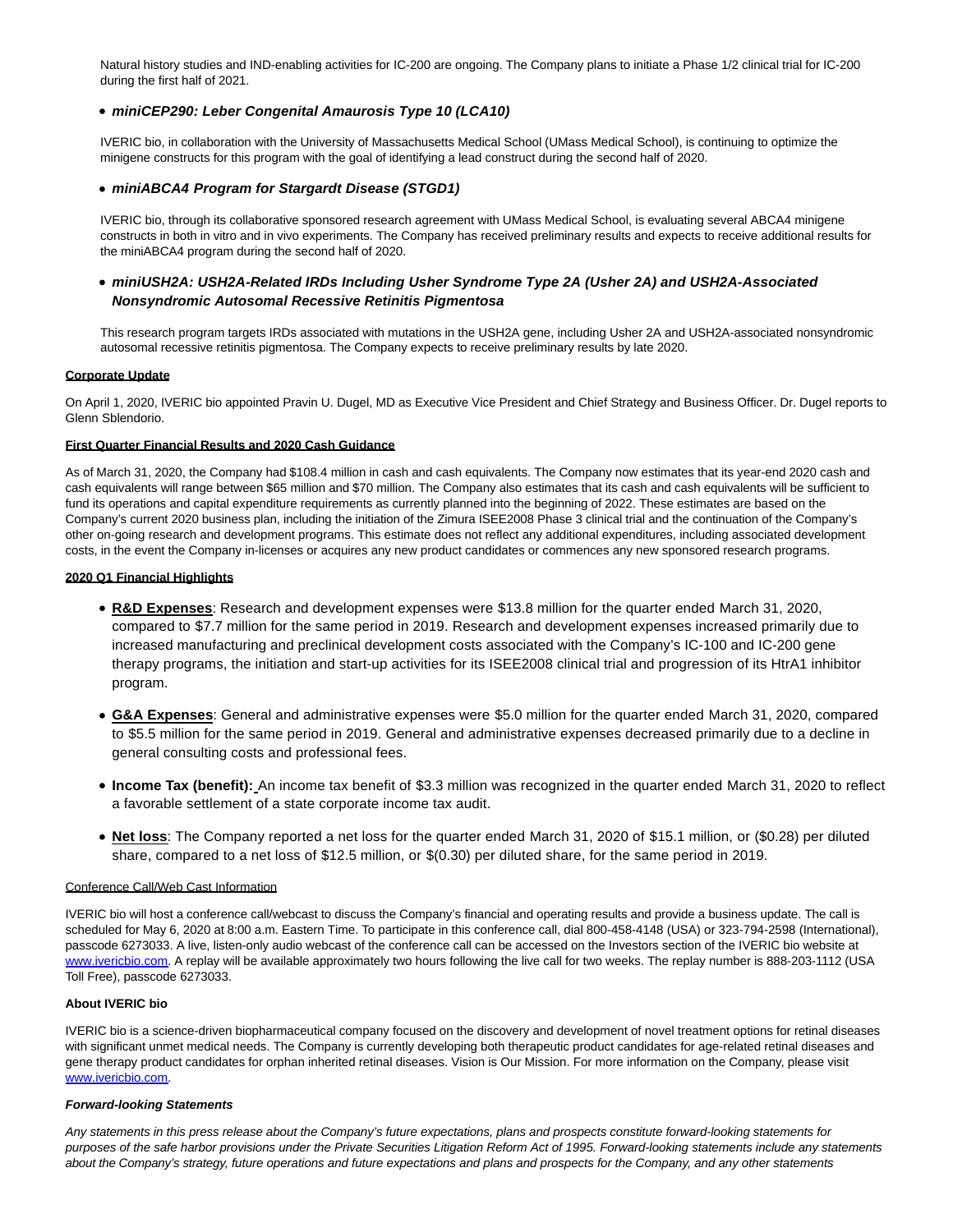containing the words "anticipate," "believe," "estimate," "expect," "intend", "goal," "may", "might," "plan," "predict," "project," "seek," "target," "potential," "will," "would," "could," "should," "continue," and similar expressions. In this press release, the Company's forward looking statements include statements about the impact of the COVID-19 pandemic on the Company's research and development programs, operations and financial position, its expectations to initiate enrollment in its second Phase 3 trial (ISEE2008) of Zimura in geographic atrophy secondary to AMD and to use its previously announced clinical trial of Zimura for the treatment of geographic atrophy (OPH2003) as a Phase 3 trial, its development and regulatory strategy for Zimura, the implementation of its business plan, the projected use of cash and cash balances, the timing, progress and results of clinical trials and other research and development activities, the potential utility of its product candidates, and the potential for its business development strategy. Such forward-looking statements involve substantial risks and uncertainties that could cause the Company's development programs, future results, performance or achievements to differ significantly from those expressed or implied by the forward-looking statements. Such risks and uncertainties include, among others, those related to the progression and duration of the COVID-19 pandemic and responsive measures thereto and related effects on the Company's research and development programs, operations and financial position, the initiation and the progress of research and development programs and clinical trials, availability of data from these programs, reliance on university collaborators and other third parties, establishment of manufacturing capabilities, expectations for regulatory matters, need for additional financing and negotiation and consummation of business development transactions and other factors discussed in the "Risk Factors" section contained in the quarterly and annual reports that the Company files with the Securities and Exchange Commission. Any forward-looking statements represent the Company's views only as of the date of this press release. The Company anticipates that subsequent events and developments will cause its views to change. While the Company may elect to update these forward-looking statements at some point in the future, the Company specifically disclaims any obligation to do so except as required by law.

#### **ISEE-G**

# **IVERIC bio, Inc. Selected Financial Data (unaudited) (in thousands, except per share data)**

|                                             |      | Three Months Ended March 31,     |      |            |  |
|---------------------------------------------|------|----------------------------------|------|------------|--|
|                                             | 2020 |                                  | 2019 |            |  |
| <b>Statements of Operations Data:</b>       |      |                                  |      |            |  |
| Operating expenses:                         |      |                                  |      |            |  |
| Research and development                    | \$   | 13,750                           | \$   | 7,685      |  |
| General and administrative                  |      | 4,998                            |      | 5,481      |  |
| Total operating expenses                    |      | 18,748                           |      | 13,166     |  |
| Loss from operations                        |      | (18, 748)                        |      | (13, 166)  |  |
| Interest income                             |      | 358                              |      | 670        |  |
| Other income                                |      | 5                                |      |            |  |
| Loss before income tax provision (benefit)  |      | (18, 385)                        |      | (12, 496)  |  |
| Income tax provision (benefit)              |      | (3,309)                          |      | 5          |  |
| Net Income (loss)                           | \$   | (15,076)                         | \$   | (12, 501)  |  |
| Net loss per common share:                  |      |                                  |      |            |  |
| Basic and diluted                           | \$   | $(0.28)$ \$                      |      | (0.30)     |  |
| Weighted average common shares outstanding: |      |                                  |      |            |  |
| Basic and diluted                           | \$   | 53,426                           | \$   | 41,427     |  |
|                                             |      | March 31, 2020 December 31, 2019 |      |            |  |
|                                             |      | (in thousands)                   |      |            |  |
| <b>Balance Sheets Data:</b>                 |      |                                  |      |            |  |
| Cash and cash equivalents                   | \$   | 108,352                          | \$   | 125,699    |  |
| <b>Total assets</b>                         | \$   | 115,714                          | \$   | 130,187    |  |
| <b>Total liabilities</b>                    | \$   | 11,084                           | \$   | 12,984     |  |
| Additional paid-in capital                  | \$   | 600,182                          | \$   | 597,679    |  |
| Accumulated deficit                         | \$   | (495, 602)                       | \$   | (480, 526) |  |
| Total stockholders' equity                  | \$   | 104,630                          | \$   | 117,203    |  |

View source version on [businesswire.com:](http://businesswire.com/)<https://www.businesswire.com/news/home/20200506005222/en/>

# **Investors:**

IVERIC bio Kathy Galante, 212-845-8231 Vice President, Investor Relations and Corporate Communications [kathy.galante@ivericbio.com](mailto:kathy.galante@ivericbio.com)